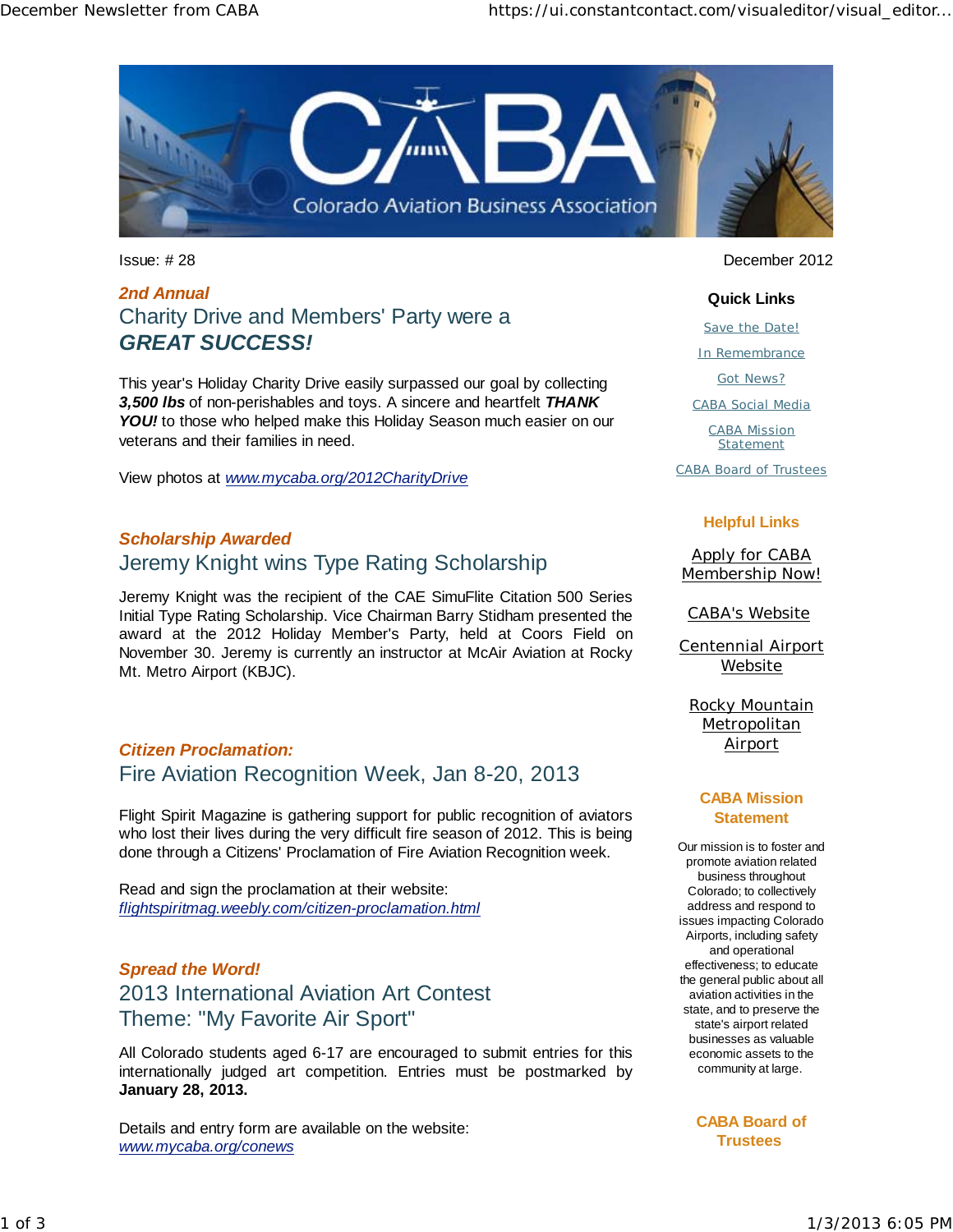# Legislative Action Committee

*Your CABA Legislative Action Committee has been very busy:*

- Plans under way to meet with CO Transportation Committee when the Legislature is in session.
- Organizing a visit to Washington DC to meet with Colorado representatives to promote CABA and our state-wide aviation interests.
- Aviation Day at the Colorado State Capitol to be held in March.
- Renewal of the Governor's Proclamation recognizing the value of general aviation in Colorado.
- Your help is always appreciated so if you are interested in participating on this committee, please contact Chris Swathwood at *cswathwood@mycaba.org*

*Send your local concerns and issues to*: *newsletter@mycaba.org*

# Upcoming Events

### **FNL Pilot Association Annual Meeting Officer and Board Elections**

**January 19, 10 am**  *Details in the FNL Pilot Association Newsletter*

**Aviation Day at the Capitol** Meet and greet luncheon and presentations, with Governor Hickenlooper and Colorado legislators **March 2013, date TBD**

## **Annual Membership Meeting**

Keynote speaker and Board elections **March 2013, date TBD**

For a complete List of Events and more information, *Visit Our Website*

#### Got News?

*We'll post it on the "Member News" and "Colorado News" pages* 

These new pages on the website allow you to share your press releases, event announcements, or other news with your colleagues in the Colorado Aviation community.

> *Send News to:* newsletter@mycaba.org

Follow CABA in Social Media!

Brittany Davies (Chairwoman)

Barry Stidham (Vice Chairman) MacKenzie Kelly (Secretary) Iver Retrum (Treasurer)

Chris Leach (Membership Director)

> Reggie Arsenault (Past Chairman)

Kenn Kline Gene Langfeldt Brian Moss Malachi O'Neill Dan Perrin Chris Swathwood TIffany Hiler Mike Straka Fabien Vivier (Intern)